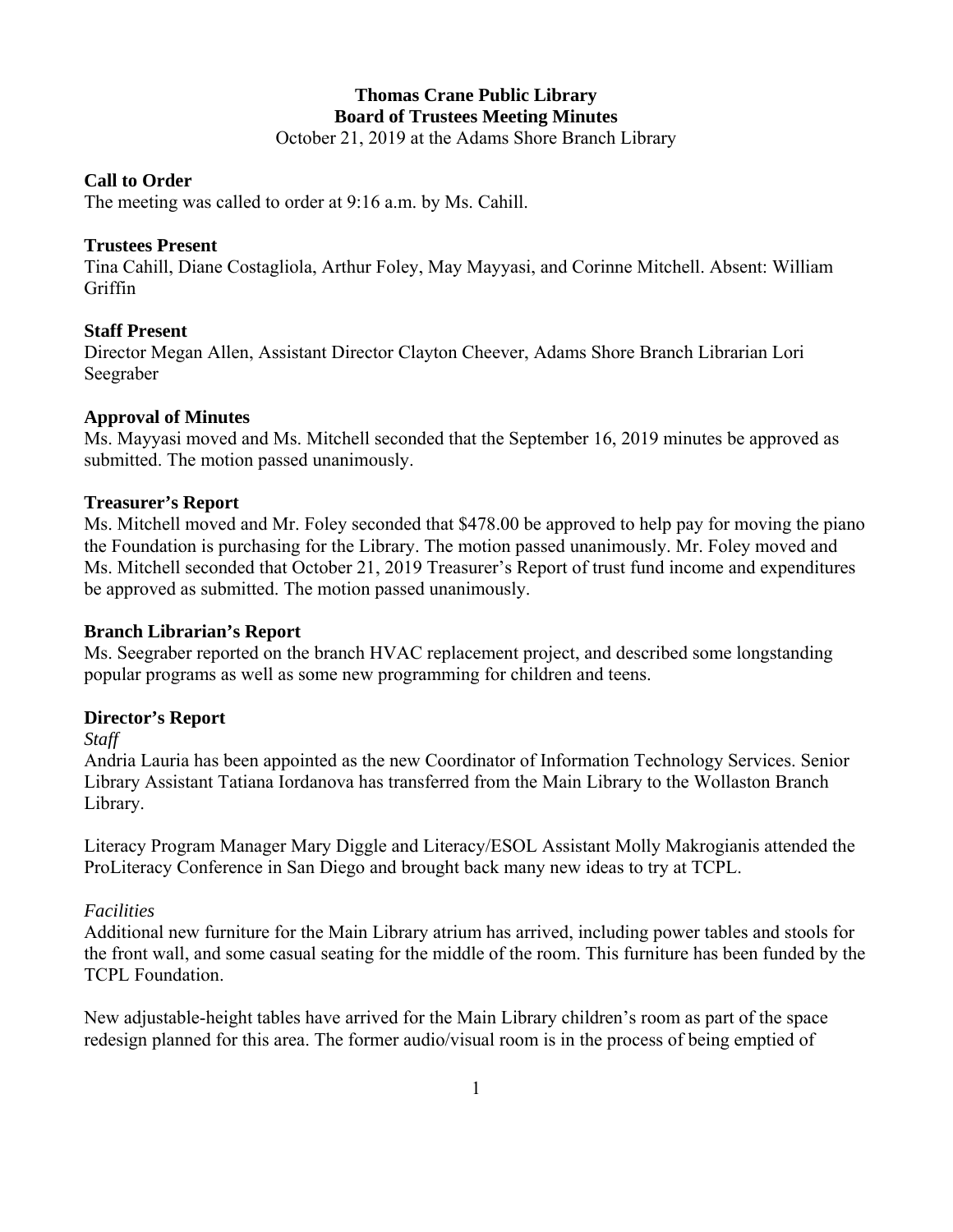collections and transformed into a multi-age program space. The current too-small storytime room will be devoted to early literacy play activities.

An additional handicapped parking space was added to the Main Library public parking lot, to comply with ADA standards.

The TCPL Foundation will be purchasing a used baby grand piano for the Richardson building, to be delivered in October. Some supplemental funding will be needed to cover shipping costs.

Billy Beydoun has vacated the café and turned in his keys, leaving behind some equipment. The Corbett Restaurant Group has expressed interest in assisting the library to find a new tenant for the café.

Public Buildings Commissioner Paul Hines sent a memo to director Allen regarding the status of testing, cleaning and abatement plans for the North Quincy Branch Library. Compromised ceiling areas have been encapsulated and building contents have been HEPA vacuumed and wiped. Bids for moving and storage of the contents during abatement and renovation are due October 25.

The Adams Shore HVAC replacement project is nearly complete, except for commissioning of the air conditioning system, which will be done at the beginning of the air conditioning season in 2020.

#### *Programs and Services*

Due to the closure of the North Quincy Branch, which typically represents 10-11% of total materials circulation, the Library is seeing a decrease in overall circulation. However, the Wollaston Branch is experiencing a notable increase in circulation, as North Quincy patrons begin to use this branch as their pickup location.

Regular fall programming for kids resumed in September, with some new special programs added and generally strong attendance. Staff visited a number of  $6<sup>th</sup>$  and  $7<sup>th</sup>$  grade classes at the Atlantic and Broad Meadows Middle Schools. Young Adult Librarian Kerri Darcy is forming a new Youth Advisory Council for middle schoolers, a less structured version of the Teen Advisory Board. The goal is to increase programming and participation of middle school students.

The Library's Device Advice personal tech assistance service has been rebooted this fall as Tech Help @TCPL. Patrons can use an online form to request a half-hour appointment with a librarian for technology help using the Library's digital resources and services, email, Word, Excel, social media, and other specialized tasks.

Library staff tabled at this year's Asian American Service Association's Elder Awareness Community Fair at the Wollaston Senior Center, and at the Countryfest on the Hancock Adams Common.

The Library's print collection of City of Quincy voting and resident lists, a rich resource for genealogists and historians covering the years 1889-2016, has been digitized by the Boston Public Library and is now available to the public online.

A generous Quincy resident has donated a small collection of tools and the Library will be using it to pilot a tool lending library this fiscal year. Based on the June 2019 customer survey regarding non